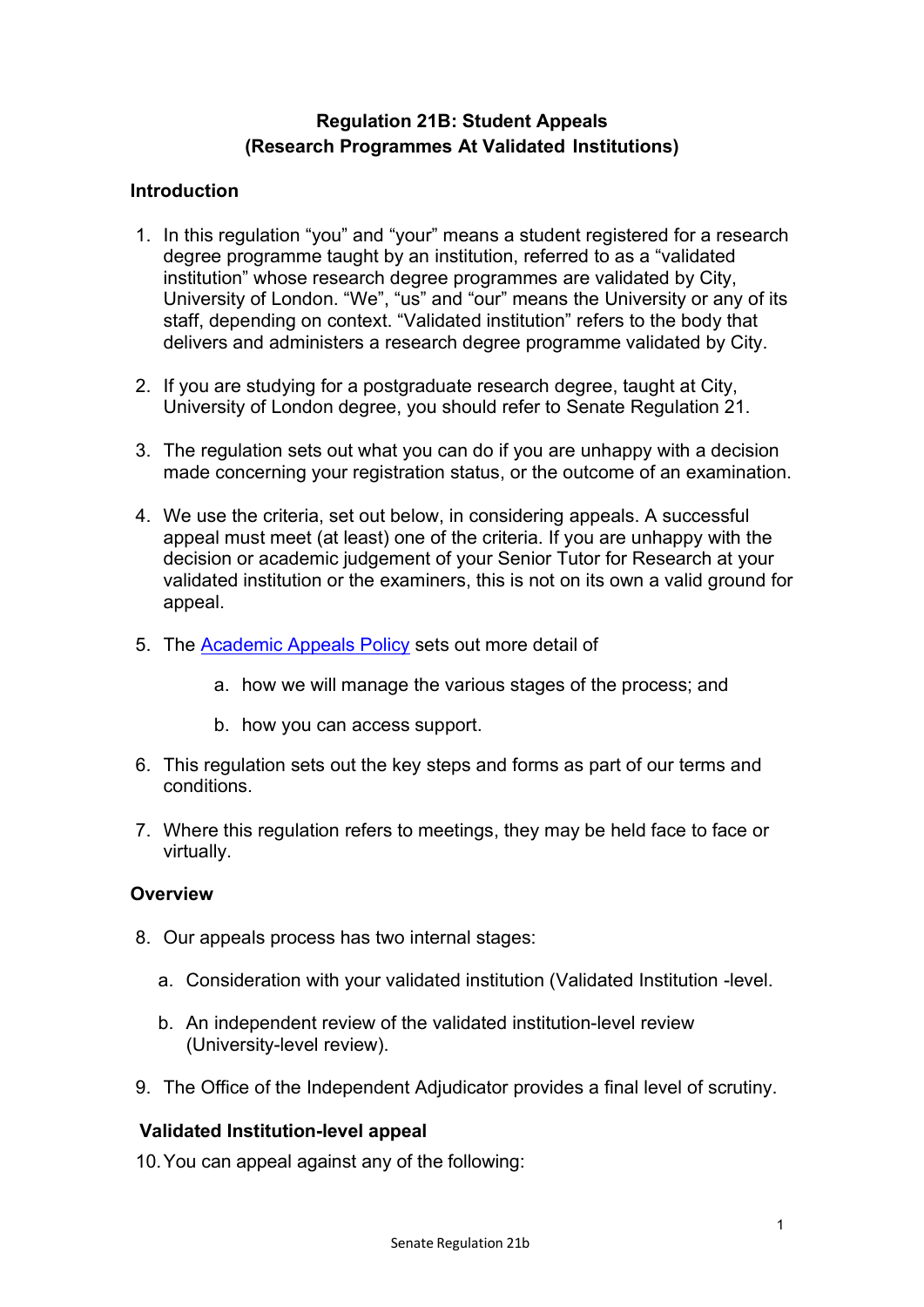- a. A decision concerning his/her registration status, including:
	- i. withdrawal or suspension of your registration;
	- ii. transfer from MPhil to PhD;
	- iii. extension of your registration period beyond the maximum period of candidature;
	- iv. transfer to writing-up status.
- b. The outcome of an examination, including:
	- i. that you should not be awarded a research degree or be permitted to resubmit for the award of either a Doctorate or a Masters degree;
	- ii. that you be awarded a degree other than the degree for which you are registered.
- 11. Your appeal must be made on one or both of the following reasons:
	- a. that there was a material error, including a material procedural irregularity, and administrative error and/or prejudice, bias or inadequate assessment in:
		- i. The conduct of the monitoring and assessment of your progress; OR
		- ii. The conduct of the examination.
	- b. that there were previously undisclosed circumstances affecting your academic progress during your period of study or during the examination which:
		- i. your School was not made aware for a demonstrable, valid and overriding reason outside of your control AND
		- ii. had an adverse effect on your performance during the period of study or the examination.
- 12. You must submit an appeal on the appropriate form, with appropriate evidence, to the nominated research programmes officer at your validated institution within 28 calendar days of receiving written confirmation of the decision concerning your registration status or the outcome of an examination.
- 13. The Validated Institution will acknowledge receipt of your appeal, which will be given initial consideration by at least two members of staff within the Validated Institution.
- 14. The possible outcomes of initial scrutiny are:
	- a. Your appeal is upheld (accepted; in full or part) with a recommendation for immediate corrective action by the Chair of the Course Board on the recommendation of the nominated research programmes officer at the validated institution ('material error' only);
	- b. Your appeal is referred for consideration by the Validated Institution's Appeal Panel either because the case for nondisclosure of circumstances has been accepted and/or because a hearing with the option for representation by you is warranted;
	- c. Your appeal is returned by the Validated Institution with an opportunity for you to resubmit the appeal within 14 calendar days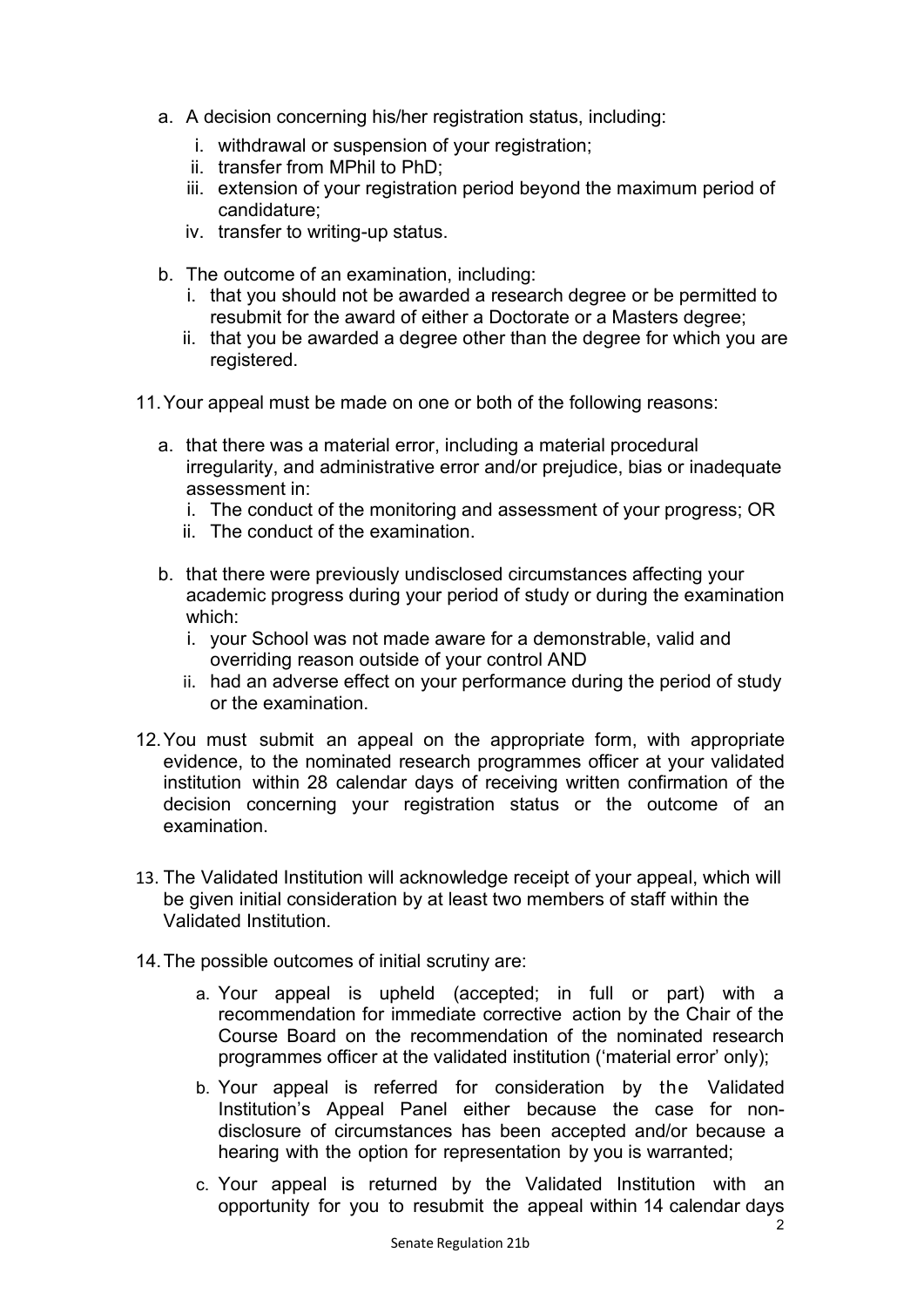from the date the decision to resubmit is made;

- d. Your appeal is rejected by the Validated Institution because the form was incomplete, incorrect, not accompanied by supporting evidence, or did not demonstrate grounds for appeal.
- 15. The Validated Institution will tell you in writing the outcome of the initial consideration and the reason(s) for the decision normally, within 28 calendar days from the date your appeal is received.
- 16. If your appeal has been rejected under paragraph 14(d), you may be able to request a review of that decision, please see paragraph 14(c) If the Validated Institution refers your appeal to a Validated Institution Appeal Panel under paragraph Error! Reference source not found. you will be invited to participate in the panel meeting. This will be normally be convened within 28 calendar days of the outcome of the initial consideration. You can see more information about the Panel in the Academic Appeal Guidance.
- 17. The Validated Institution Appeal Panel will consider if the appeal is against a decision concerning registration status for which the possible outcomes are that:
	- a. Your appeal is upheld (accepted; in full or part) with a recommendation to the Board of Studies that its decision be amended to:
		- i. Re-registration; OR
		- ii. Transfer from MPhil to PhD; OR
		- iii. Extension of candidature; OR
		- iv. Suspension of registration; OR
		- v. Transfer to writing-up status.
	- b. Your appeal is upheld (accepted; in full or part) with a recommendation to the Chair of the Board of Studies that you be asked to provide additional work within a maximum specified period of time from the date of the meeting of the Panel, for further assessment of academic progress or work to date.
	- c. Your appeal is rejected as the grounds for appeal have not been demonstrated.
- 18. The Validated Institution will write to you, to inform you of the decision of the Validated Institution Appeal Panel, including the reasons for the decision.
- 19. If the appeal is against the outcome of an examination the possible outcomes are:
	- a. Your appeal is upheld (accepted; in full or part) with a recommendation to the Chair of the Course Board that the original examiners reconsider their recommendations for reasons stated by the Panel (Note: the Panel will not question the academic judgement of the original examiners);
	- b. Your appeal is upheld (accepted; in full or part) with a recommendation to the Chair of the Course Board that you be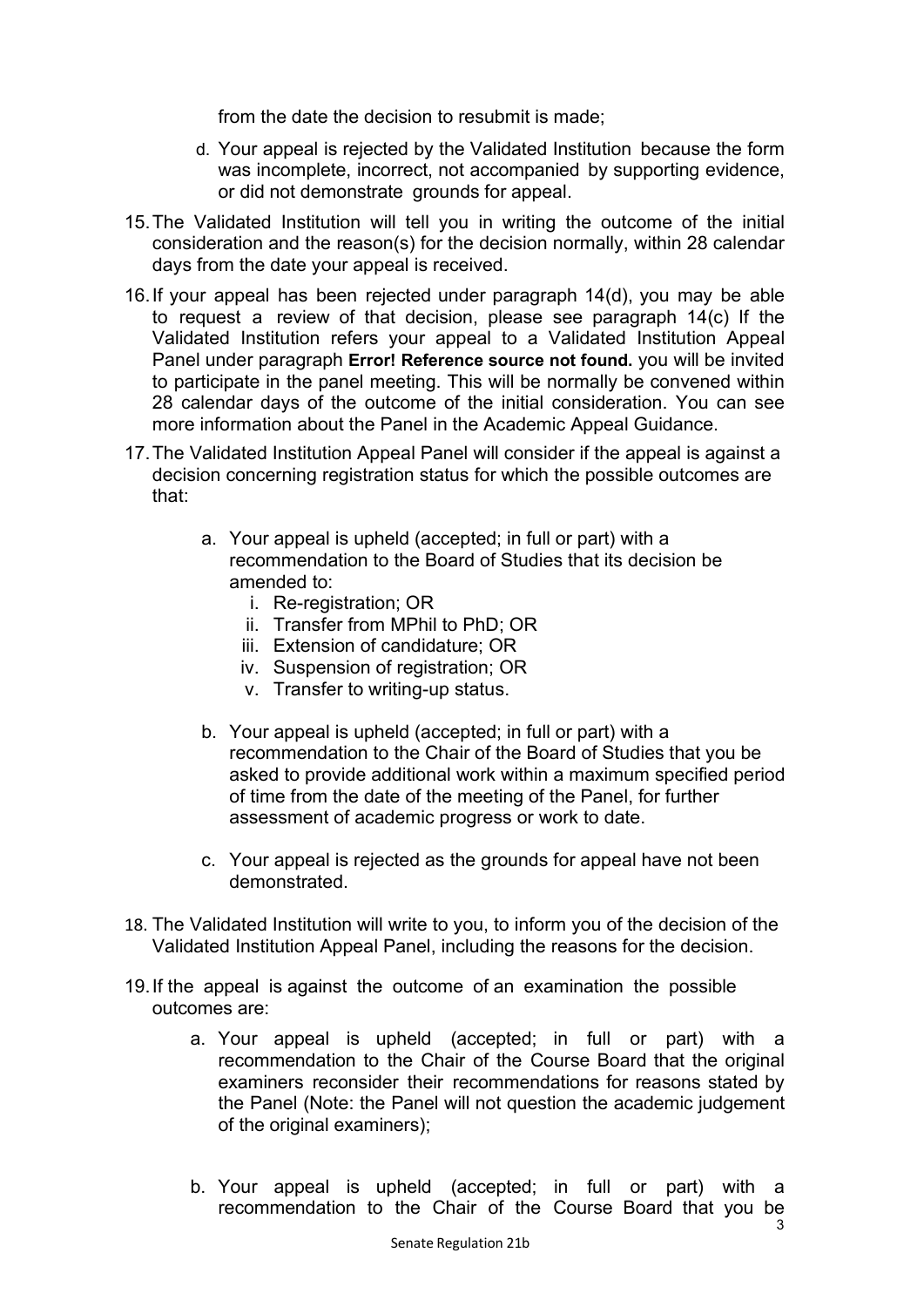permitted to revise your thesis and resubmit it for re-examination to the original examiners or to new examiners as the Panel sees fit within a specified time (The Panel should state whether or not a further period of supervised study is required and ask the Validated Institution to ensure that satisfactory supervisory arrangements are in place during the period until re-submission);

- c. Your appeal is upheld (in full or part) with a recommendation to the Chair of the Course Board that new examiners be appointed. The recommendation of the new examiners shall supersede the recommendation of the original submission (Note: the Panel should ensure that those examiners shall be no fewer in number than the original examiners and shall comprise not fewer than two examiners, one of whom at least should be external. The reports and recommendation of the original examiners shall not be communicated to the new examiners. The new examiners will be made aware that they are conducting a re-examination on appeal and that they are required to hold a viva).
- d. Your appeal is rejected as the grounds for appeal have not been demonstrated.
- 20. The Validated Institution will write to you, to inform you of the decision of the Validated Institution Appeal Panel, including the reasons for the decision, normally within 14 calendar days of the hearing.
- 21. A record of the outcome of the Validated Institution Appeal Panel hearing will be retained for report to the Course Board and Senate.

#### University-level Review

- 22. You may request a review of a Validated Institution decision on one or both of the following grounds:
	- a. that there was a material error in the proceedings associated with the Validated Institution decision which affected that decision; AND/OR
	- b. that new information had become available which was material to the original appeal and which could not have been made known to the Validated Institution for a demonstrated, valid and over-riding reason.
- 23. A University-level review is not a re-hearing of your original appeal. Your being unhappy with the outcome of the appeal will not be a sufficient reason to uphold a request for review.
- 24. You must submit a request for a review in writing, together with your supporting evidence, within 21 calendar days of the Validated Institution's notification to you of their decision. Your request for review should be submitted to the Quality & Academic Development team within Student & Academic Services, or their nominee.